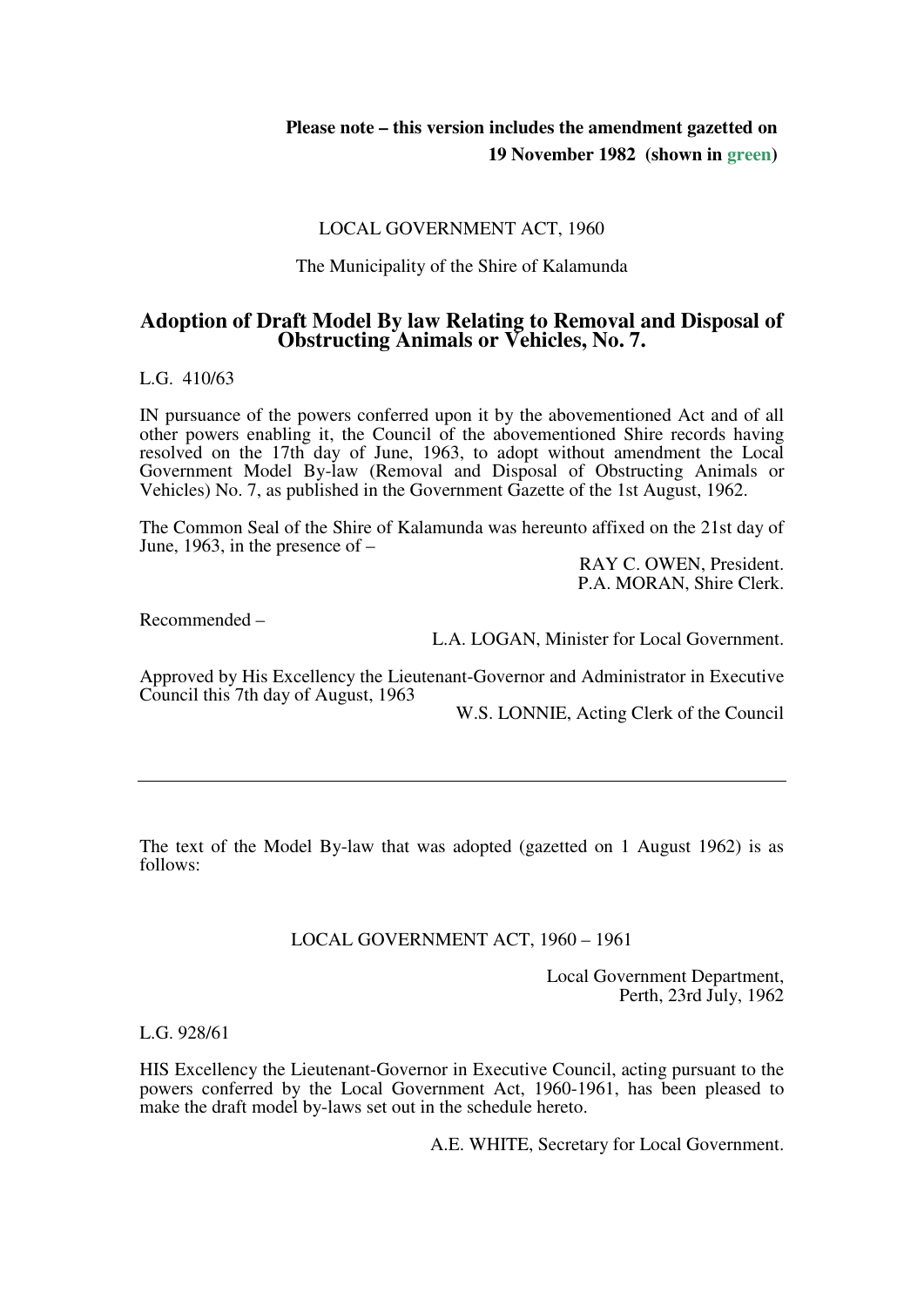#### Schedule. Draft Model By-Laws.

- 1. These by-laws may be cited as the Local Government Model By-laws (Removal and Disposal of Obstructing Animals or Vehicles) No. 7.
- 2. (1) In these by-laws -

"Act" means the Local Government Act, 1960;

"appointed place" means a yard or other piece of land set aside as a place to which obstructing vehicles may be removed, pursuant to these by-laws;

"authorised person" means a person appointed by the Council to seize animals or vehicles, pursuant to these by-laws;

"public place" has the meaning given it by the Act.

- (2) An animal that is secured in any portion of a public place wherein animals may lawfully be secured and a vehicle that is parked in any portion of a public place wherein vehicles may lawfully be parked is not obstructing, for the purposes of these by-laws, unless in the case of an animal, it is so secured for any period exceeding eight hours and, in the case of a vehicle, it is so parked for any period exceeding twenty- four hours, without the consent in writing of the Clerk of the Council.
- 3. A person shall not leave an animal or vehicle in a public place so as to obstruct any portion of that place.
- 4. A person who leaves an animal or vehicle in a public place, contrary to the provisions of by-law 3 of these by-laws commits an offence.
- 5. The Council may appoint a person as an authorised person for the purposes of these by-laws.
- 6. The Council may appoint a yard or other piece of land as a place to which vehicles may be removed pursuant to these by-laws and shall give notice in the *Gazette* and in a newspaper circulating within its district of the situation of any appointed place.
- 7. Where an authorised person or a member of the Police Force finds an animal or vehicle left in a public place, contrary to the provisions of by-law 3 of these bylaws, he may remove the animal or vehicle therefrom and shall, thereupon -
	- (a) in the case of an animal, place it in a public pound;
	- (b) in the case of a vehicle, place it in an appointed place.
- 8. Where an authorised person places an animal in a public pound, pursuant to bylaw 7 of these by-laws, the animal shall thereafter be dealt with according to law.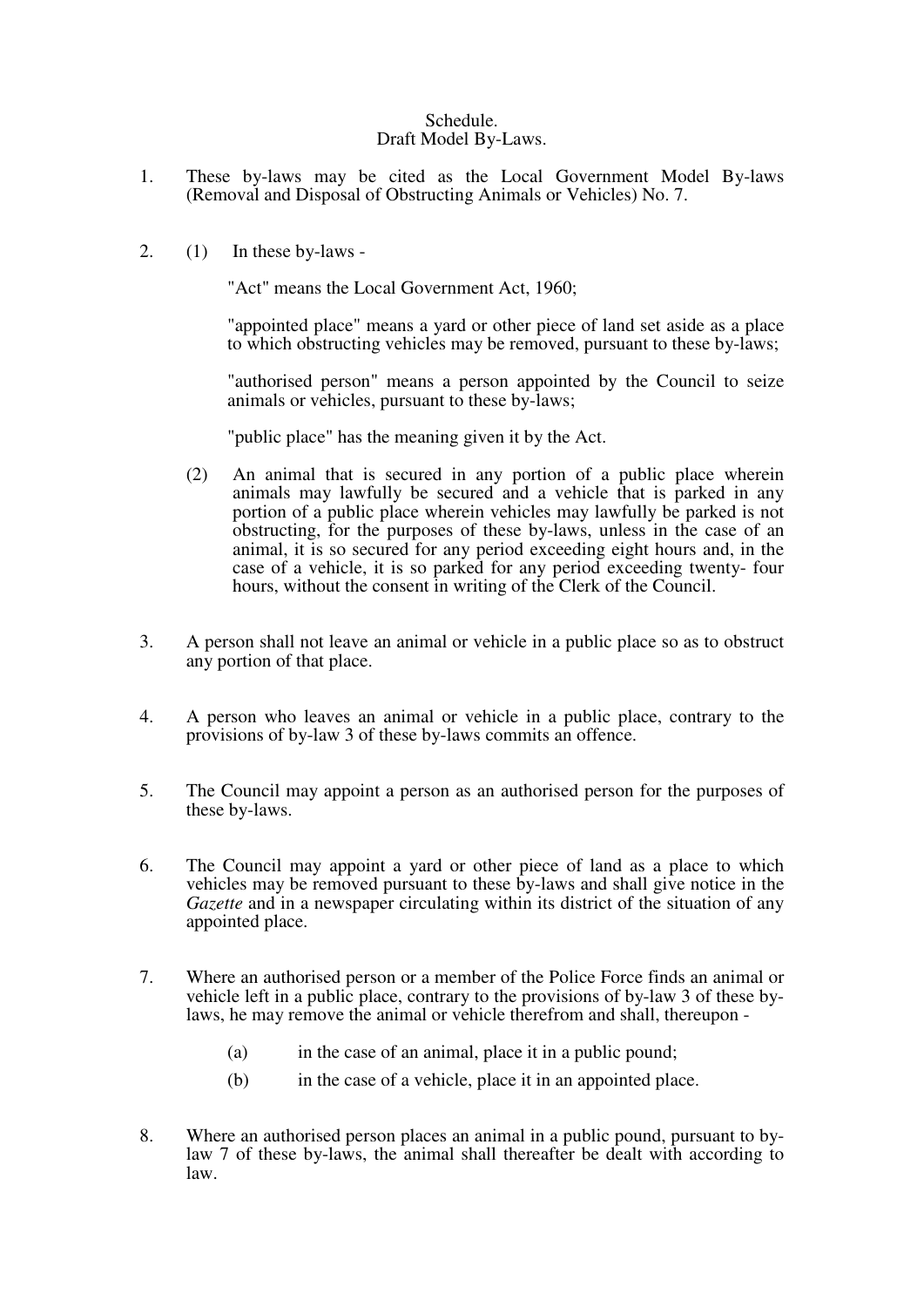- 9. Where an authorised person places a vehicle in an appointed place, pursuant to by-law 7 of these by-laws, he shall enter in a register to be provided by the Council for that purpose, details of the time and date, a description of the vehicle, and of the place from which it was removed; and shall notify the Clerk of the Council.
- 10. The Clerk of the Council shall exhibit on the Notice Board of the Council a notification that a vehicle therein described has been placed in the appointed place and shall, unless the vehicle is sooner recovered, keep that notification exhibited for a period of not less than seven days.
- 11. A person may recover a seized vehicle from an appointed place, by paying to the Clerk of the Council -
	- (a) the cost incurred by the Council in removing the vehicle thereto; and
	- (b) the sum of ten shillings per day for each day or part of a day that the vehicle has remained in the appointed place; and upon payment of that cost and charge the Clerk, if satisfied that the person is the owner of the vehicle or is a person entitled to possession of the vehicle, shall permit him to remove it.
- 12. Where a vehicle, placed in an appointed place, in accordance with the provisions of these by-laws, has not been recovered by the owner or a person entitled thereto within one month from the day upon which it was there placed, the Council may cause the vehicle to be offered for sale by public auction or by public tender and thereupon accept the best offer made; and where no offer is made for the purchase of the vehicle, the Council may cause it to be destroyed.
- 13. A person is not entitled to any claim, by way of damages or otherwise, against the authorised person, member of the Police Force, or the Council in respect of any vehicle or animal seized and dealt with under the provisions of these bylaws or against any person who purchases a vehicle sold by a Council under the provisions of by-law 12 of these by-laws.
- 14. (1) The proceeds of the sale of a vehicle under the provisions of by-law 12 of these by-laws shall be applied by the Council -
	- (a) firstly, in meeting the costs of the sale; and
	- (b) secondly, in meeting the cost of removal of the vehicle to the appointed place, and a sum of ten shillings for each day or part of a day that the vehicle remained in that place; and those sums shall be paid into the Municipal Fund.
	- (2) Any surplus of the proceeds of the sale shall be paid by the Council into its trust fund, and may be paid within ten years, to any person who satisfies the Council that he was the owner of the vehicle at the time of its sale by the Council.